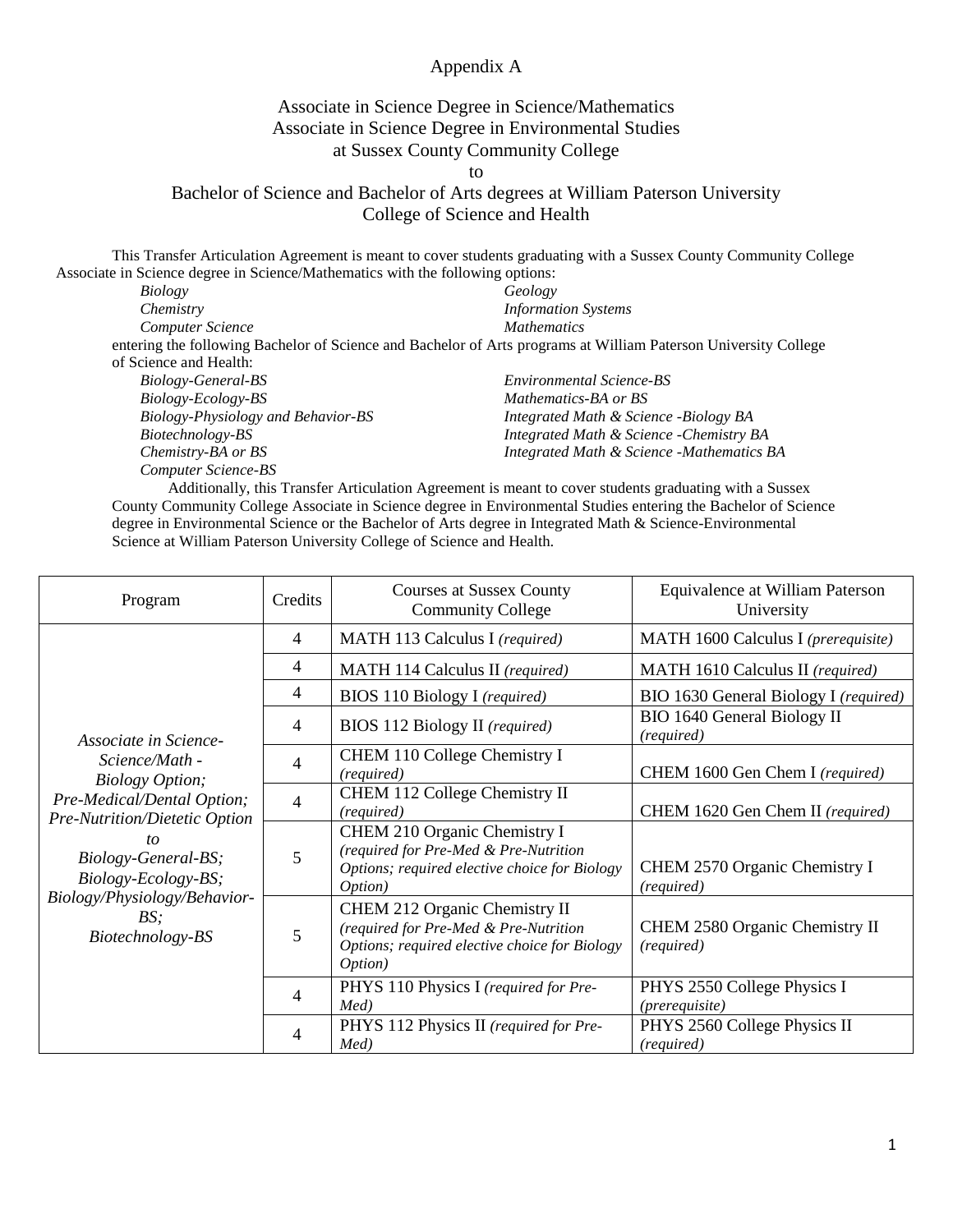| Program                                                     | Credits | <b>Courses at Sussex County</b><br><b>Community College</b> | Equivalence at William Paterson<br>University        |
|-------------------------------------------------------------|---------|-------------------------------------------------------------|------------------------------------------------------|
| Associate in Science-<br>Science/Math -<br>Chemistry Option | 4       | CHEM 110 College Chemistry I<br>(required)                  | CHEM 1600 Gen Chem I (required)                      |
|                                                             | 4       | CHEM 112 College Chemistry II<br>(required)                 | CHEM 1620 Gen Chem II (required)                     |
|                                                             | 5       | CHEM 210 Organic Chemistry I<br>(required)                  | CHEM 2570 Organic Chemistry I<br>(required)          |
|                                                             | 5       | CHEM 212 Organic Chemistry II<br>(required)                 | CHEM 2580 Organic Chemistry<br>II(required)          |
| to<br>Chemistry-BS;                                         | 4       | MATH 114 Calculus I (required)                              | MATH 1600 Calculus I (prerequisite)                  |
| Chemistry BA                                                | 4       | MATH 114 Calculus II (required)                             | MATH 1610 Calculus II (required)                     |
|                                                             | 4       | PHYS 120 Physics I with Calculus I<br>(required)            | PHYS 2600 General Physics I<br><i>(prerequisite)</i> |
|                                                             | 4       | PHYS 121 Physics II with Calculus II<br>(required)          | PHYS 2610 General Physics II<br>(required)           |

| Program                                | Credits        | <b>Courses at Sussex County</b><br><b>Community College</b>          | Equivalence at William Paterson<br>University                        |
|----------------------------------------|----------------|----------------------------------------------------------------------|----------------------------------------------------------------------|
|                                        | $\overline{4}$ | MATH 113 Calculus I (required)                                       | MATH 1600 Calculus I (prerequisite)                                  |
|                                        | $\overline{4}$ | MATH 114 Calculus II (required)                                      | MATH 1610 Calculus II (required)                                     |
|                                        | $\overline{4}$ | MATH 213 Calculus III (required choice)                              | MATH 2010 Calculus III (required<br>choice)                          |
|                                        | $4$ to $3$     | <b>MATH 201 Discrete Mathematics</b><br>(required choice)            | CS 2600 Discrete Structures (required)                               |
|                                        | 4              | PHYS 110 Physics I (required Science<br>sequence choice)             | PHYS 2550 College Physics I<br>(prerequisite)                        |
| Associate in Science-<br>Science/Math- | $\overline{4}$ | PHYS 112 Physics II<br>(required Science sequence choice)            | PHYS 2560 College Physics II<br>(required)                           |
| Computer Science<br><i>Option</i>      | 3              | COMS 115 Intro to Computer Science II<br>(required)                  | CS 2010 Computer & Info Tech (free<br>elective)                      |
| to<br>Computer Science-                | 3              | <b>COMS 218 Database Management</b><br>Systems (required)            | CS 3550 Data Management Concepts<br>and Applications (free elective) |
| BS.                                    | 3              | COMS 221 Operating Systems (required)                                | CS 3450 Operating Systems (required)                                 |
|                                        | 3              | COMS 223 Data Structures (required)                                  | CS 3420 Data Structures (required)                                   |
|                                        | 3              | <b>COMS 239 Fundamentals of Computer</b><br>Architecture (required)  | CS 2800 Computer and Assembler<br>Language (required)                |
|                                        | 3              | COMS 142 Programming in $C++$<br>(required elective choice)          | CS 2300 Computer Science I<br>(required)                             |
|                                        | 3              | COMS 143 Advanced Programming in<br>$C++$ (required elective choice) | CS 2400 Computer Science II<br>(required)                            |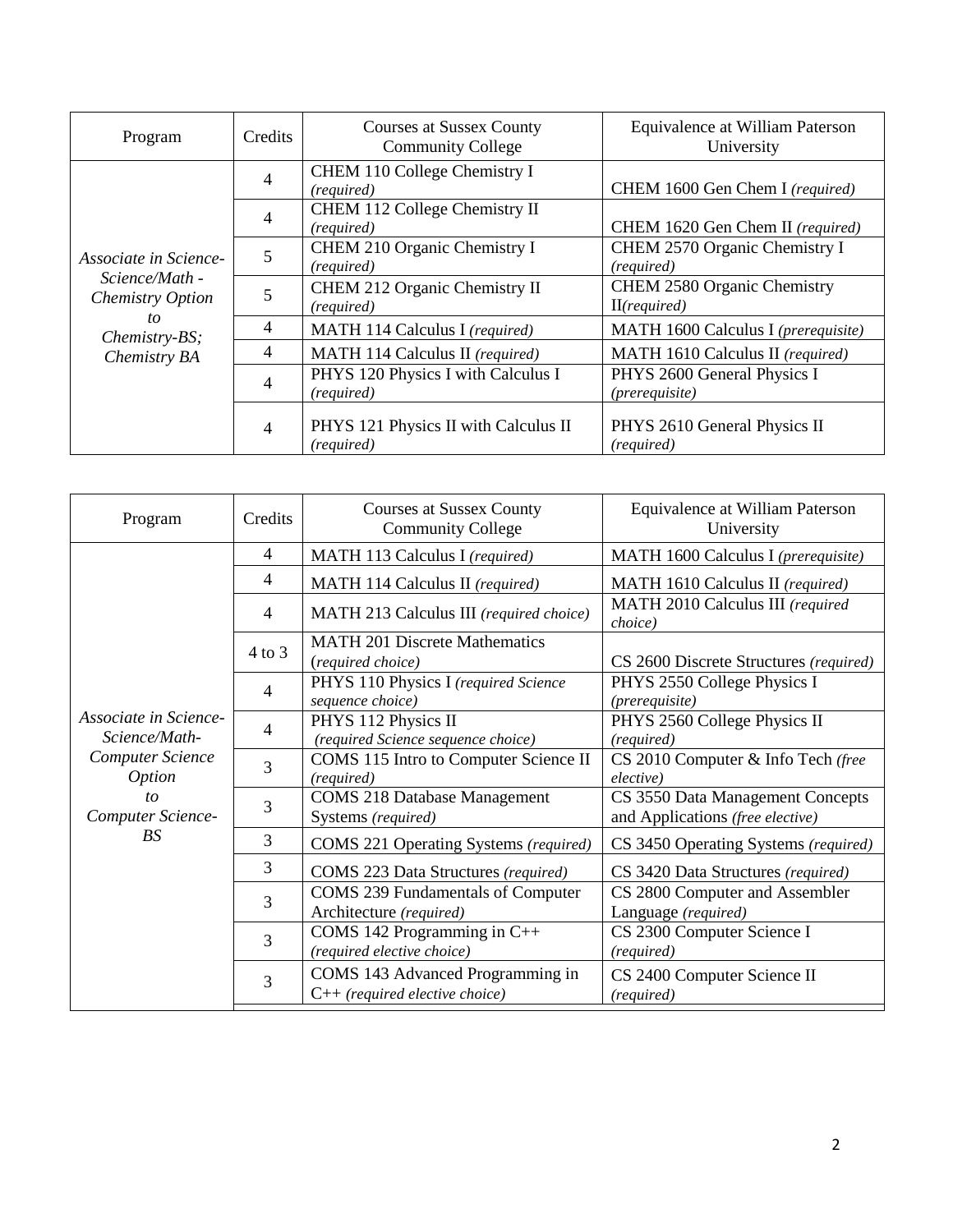| Program                                     | Credits | <b>Courses at Sussex County</b><br><b>Community College</b>                                                                                                                                                                                                                                                  | Equivalence at William Paterson<br>University                                                                                                                                                                                                                                                                                              |
|---------------------------------------------|---------|--------------------------------------------------------------------------------------------------------------------------------------------------------------------------------------------------------------------------------------------------------------------------------------------------------------|--------------------------------------------------------------------------------------------------------------------------------------------------------------------------------------------------------------------------------------------------------------------------------------------------------------------------------------------|
|                                             | 4       | MATH 113 Calculus I (required)                                                                                                                                                                                                                                                                               | MATH 1600 Calculus I (prerequisite)                                                                                                                                                                                                                                                                                                        |
| Associate in Science-<br>Science/Math-      | 8       | BIOS 110 Biology I-and-<br><b>BIOS 112 Biology II</b> (required Science<br>sequence choice)<br>Or<br>CHEM 110 College Chemistry I -and-<br>CHEM 112 College Chemistry II<br>(required Science sequence choice)<br>Or<br>PHYS 110 Physics I-and-<br>PHYS 112 Physics II (required Science<br>sequence choice) | BIO 1630 General Biology I<br>(prerequire)<br>BIO 1640 General Biology II (required<br>elective choice)<br>Or<br>CHEM 1600 Gen Chem I<br>(prerequisite)<br>CHEM 1620 Gen Chem II (required<br>elective choice)<br><b>Or</b><br>PHYS 2550 College Physics I<br>(prerequisite)<br>PHYS 2560 College Physics II<br>(required elective choice) |
| <b>Information Systems</b><br><i>Option</i> | 3       | COMS 115 Introduction to Computer<br>Science II (required)                                                                                                                                                                                                                                                   | CS 2010 Computer & Information<br>Technology (free elective)                                                                                                                                                                                                                                                                               |
| to<br>Computer Science-                     | 3       | COMS 155 Web Site Development I<br>(required)                                                                                                                                                                                                                                                                | CS 2100 Web Page and Site Design<br>(free elective)                                                                                                                                                                                                                                                                                        |
| BS                                          | 3       | <b>COMS 218 Database Management</b><br>Systems (required)                                                                                                                                                                                                                                                    | CS 3550 Data Management Concepts<br>and Applications (free elective)                                                                                                                                                                                                                                                                       |
|                                             | 3       | COMS 230 Networks and<br>Telecommunications (required)                                                                                                                                                                                                                                                       | CS 3350 Fundamentals of Computer<br>Networking (free elective)                                                                                                                                                                                                                                                                             |
|                                             | 3       | <b>COMS 239 Fundamentals of Computer</b><br>Architecture (required)                                                                                                                                                                                                                                          | CS 2800 Computer and Assembler<br>Language (required)                                                                                                                                                                                                                                                                                      |
|                                             | 3       | COMS 142 Programming in $C++$<br><b>OR</b><br><b>COMS 221 Operating Systems</b><br><b>OR</b><br><b>COMS 223 Data Structures</b><br>(required elective choices)                                                                                                                                               | CS 2300 Computer Science I<br><b>OR</b><br>CS 3450 Operating Systems<br><b>OR</b><br>CS 3420 Data Structures<br>(required)                                                                                                                                                                                                                 |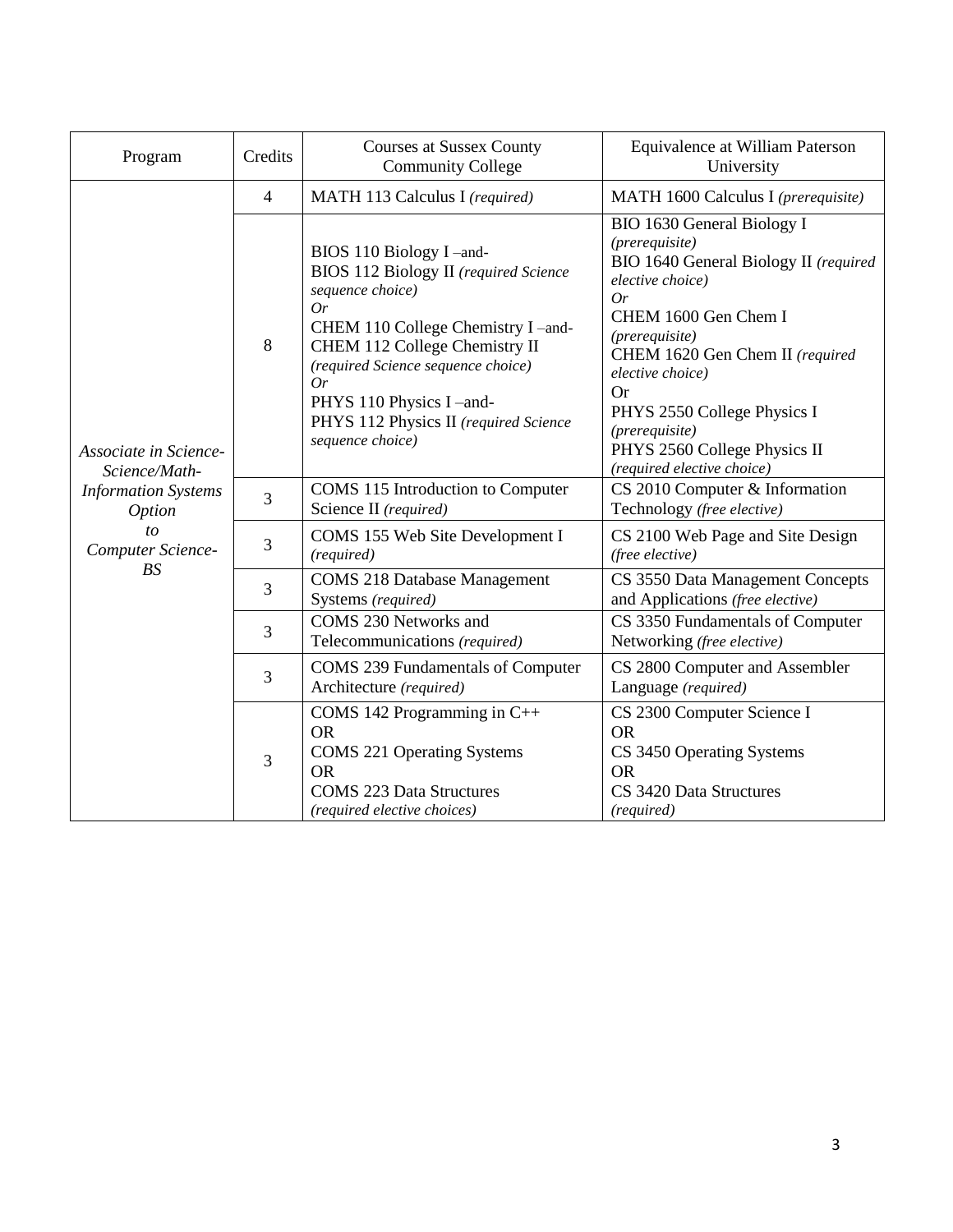| Program                                 | Credits | <b>Courses at Sussex County</b><br><b>Community College</b>              | Equivalence at William Paterson<br>University                  |
|-----------------------------------------|---------|--------------------------------------------------------------------------|----------------------------------------------------------------|
|                                         | 3       | ECON 101 Macroeconomics (required)                                       | ECON 2010 Macroeconomic<br>Principles (free elective)          |
|                                         | 3       | ECON 102 Microeconomics (required)                                       | ECON 2020 Microeconomic<br>Principles (free elective)          |
|                                         | 3       | COMS 114 Intro to Computer Science I<br>(required)                       | CS 2010 Computer and Information<br>Technology (free elective) |
|                                         | 3       | COMS 142 Programming in C++<br>(elective)                                | CS 2300 Computer Science I<br>(required)                       |
| Associate in Science-                   | 4       | MATH 113 Calculus I (required)                                           | MATH 1600 Calculus I (prerequisite)                            |
| Science/Math-                           | 4       | MATH 114 Calculus II (required)                                          | MATH 1610 Calculus II (required)                               |
| <b>Mathematics Option</b>               | 4       | MATH 213 Calculus III (required)                                         | MATH 2010 Calculus III (required)                              |
| to<br>Mathematics-BS;<br>Mathematics-BA | 4       | MATH 215 Linear Algebra (required)                                       | MATH 2020 Linear Algebra<br>(required)                         |
|                                         | 4       | MATH 220 Ordinary Differential<br>Equations with Applications (required) | MATH 3220 Differential Equations<br>(required)                 |
|                                         | 4       | PHYS 120 Physics I with Calculus I<br>(required)                         | PHYS 2600 General Physics I<br>(prerequisite)                  |
|                                         | 4       | PHYS 121 Physics II with Calculus II<br>(required)                       | PHYS 2610 General Physics II<br>(required)                     |

| Program                                                                      | Credits        | <b>Courses at Sussex County</b><br><b>Community College</b>                                                           | Equivalence at William Paterson<br>University                                                                                                       |
|------------------------------------------------------------------------------|----------------|-----------------------------------------------------------------------------------------------------------------------|-----------------------------------------------------------------------------------------------------------------------------------------------------|
|                                                                              | $\overline{4}$ | <b>BIOS 110 Biology I</b> (required)                                                                                  | BIO 1630 General Biology I (required)                                                                                                               |
|                                                                              | $\overline{4}$ | BIOS 112 Biology II (required)                                                                                        | <b>BIO 1640 General Biology II</b><br>(required)                                                                                                    |
|                                                                              | 3              | CHEM 110 College Chemistry I<br>(required)                                                                            | CHEM 1600 Gen Chem I (required)                                                                                                                     |
| Associate in Science-<br>Science/Math-                                       |                | CHEM 112 College Chemistry II<br>(required)                                                                           | CHEM 1620 Gen Chem II (required)                                                                                                                    |
| <b>Biology Option</b><br>$\iota$<br>Integrated Math &<br>Science -Biology BA | 3              | COMS 114 Intro to Computer Science I<br>substituted for<br>COMS 110 Computer Concepts and<br>Applications (required)] | CS 2010 Computer and Information<br>Technology (required)<br>[COMS 110 equivalent to CS 1300<br>Introduction to Visual Basic (free<br>$electric)$ ] |
|                                                                              | 4              | <b>BIOS 122 Introduction to Environmental</b><br>Science (elective)                                                   | ENV 1100 Environmental<br>Sustainability (required)                                                                                                 |
|                                                                              | 3              | MATH 108 Statistics (required)                                                                                        | <b>MATH 1300 Elementary Statistics</b><br>(free elective)                                                                                           |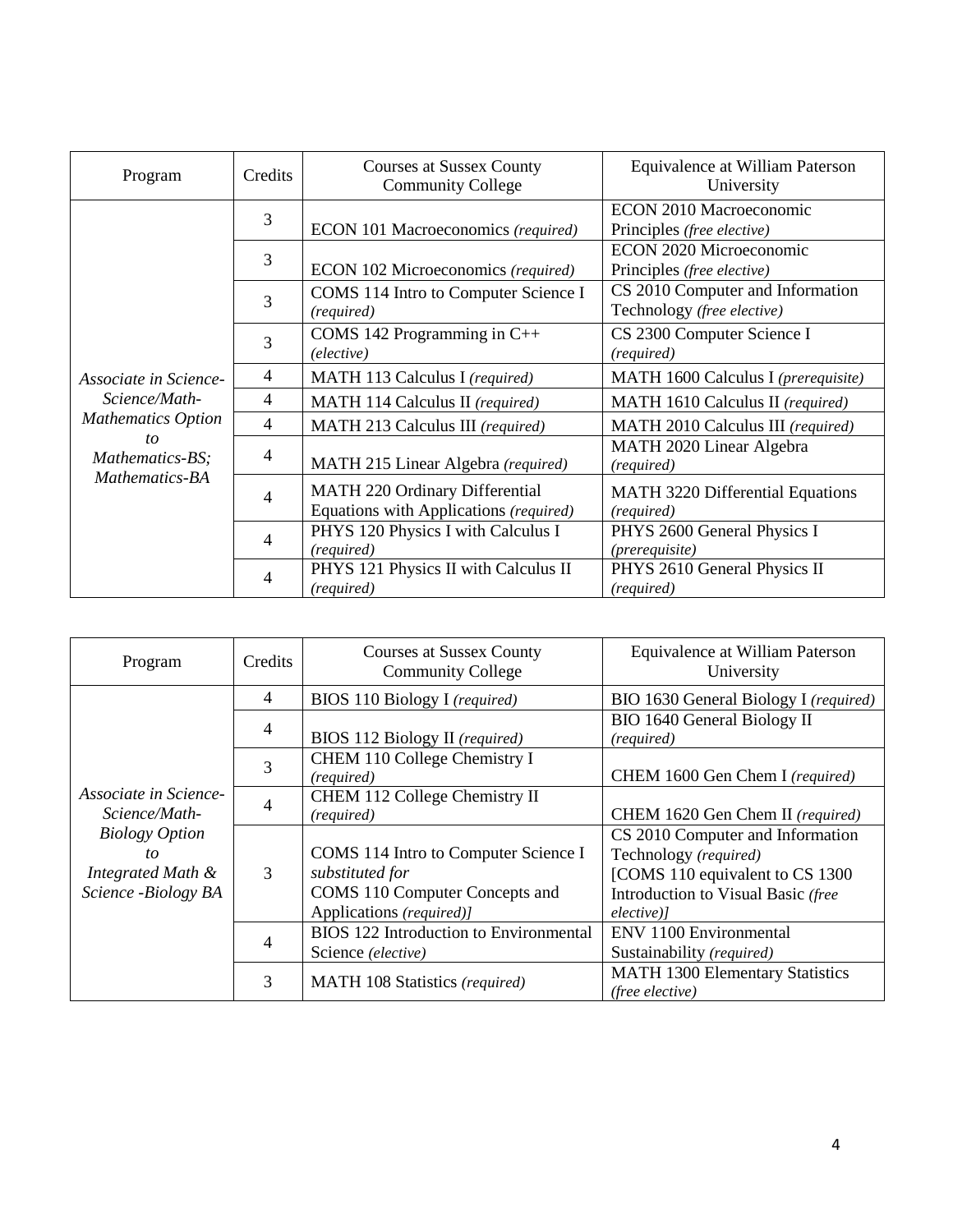| Program                                                                                                                   | Credits | <b>Courses at Sussex County</b><br><b>Community College</b> | Equivalence at William Paterson<br>University |
|---------------------------------------------------------------------------------------------------------------------------|---------|-------------------------------------------------------------|-----------------------------------------------|
| Associate in Science-<br>Science/Math-<br>Chemistry Option<br>to<br>Integrated Math &<br>Science - Chemistry<br><b>BA</b> | 4       | CHEM 110 College Chemistry I<br>(required)                  | CHEM 1600 Gen Chem I (required)               |
|                                                                                                                           | 4       | CHEM 112 College Chemistry II<br>(required)                 | CHEM 1620 Gen Chem II (required)              |
|                                                                                                                           |         | CHEM 210 Organic Chemistry I<br>(required)                  | CHEM 2570 Organic Chemistry I<br>(required)   |
|                                                                                                                           |         | CHEM 212 Organic Chemistry II<br>(required)                 | CHEM 2580 Organic Chemistry II<br>(required)  |
|                                                                                                                           | 3       | COMS 114 Intro to Computer Science I<br>(required)          | CS 2010 Computer & Info Tech.<br>(required)   |
|                                                                                                                           | 4       | PHYS 120 Physics I with Calculus<br>(required)              | PHY 1100 Intro to Physics (required)          |

| Program                                                                                                                         | Credits | <b>Courses at Sussex County</b><br><b>Community College</b>                     | Equivalence at William Paterson<br>University              |
|---------------------------------------------------------------------------------------------------------------------------------|---------|---------------------------------------------------------------------------------|------------------------------------------------------------|
| Associate in Science-<br>Science/Math-<br><b>Mathematics Option</b><br>to<br>Integrated Math &<br>$Science -$<br>Mathematics BA | 4       | MATH 113 Calculus I (required)                                                  | MATH 1600 Calculus I (required)                            |
|                                                                                                                                 | 4       | MATH 114 Calculus II (required)                                                 | MATH 1610 Calculus II (required)                           |
|                                                                                                                                 | 4       | MATH 215 Linear Algebra (required)                                              | MATH 2020 Linear Algebra<br>(required)                     |
|                                                                                                                                 | 3       | COMS 114 Intro to Computer Science I<br>(required)                              | CS 2010 Computer & Info Tech.<br>(required)                |
|                                                                                                                                 |         | <b>MATH 220 Ordinary Differential</b><br>Equations with Applications (required) | <b>MATH 3220 Differential Equations</b><br>(free elective) |
|                                                                                                                                 | 4       | PHYS 120 Physics I with Calculus<br>(required)                                  | PHY 1100 Intro to Physics (required)                       |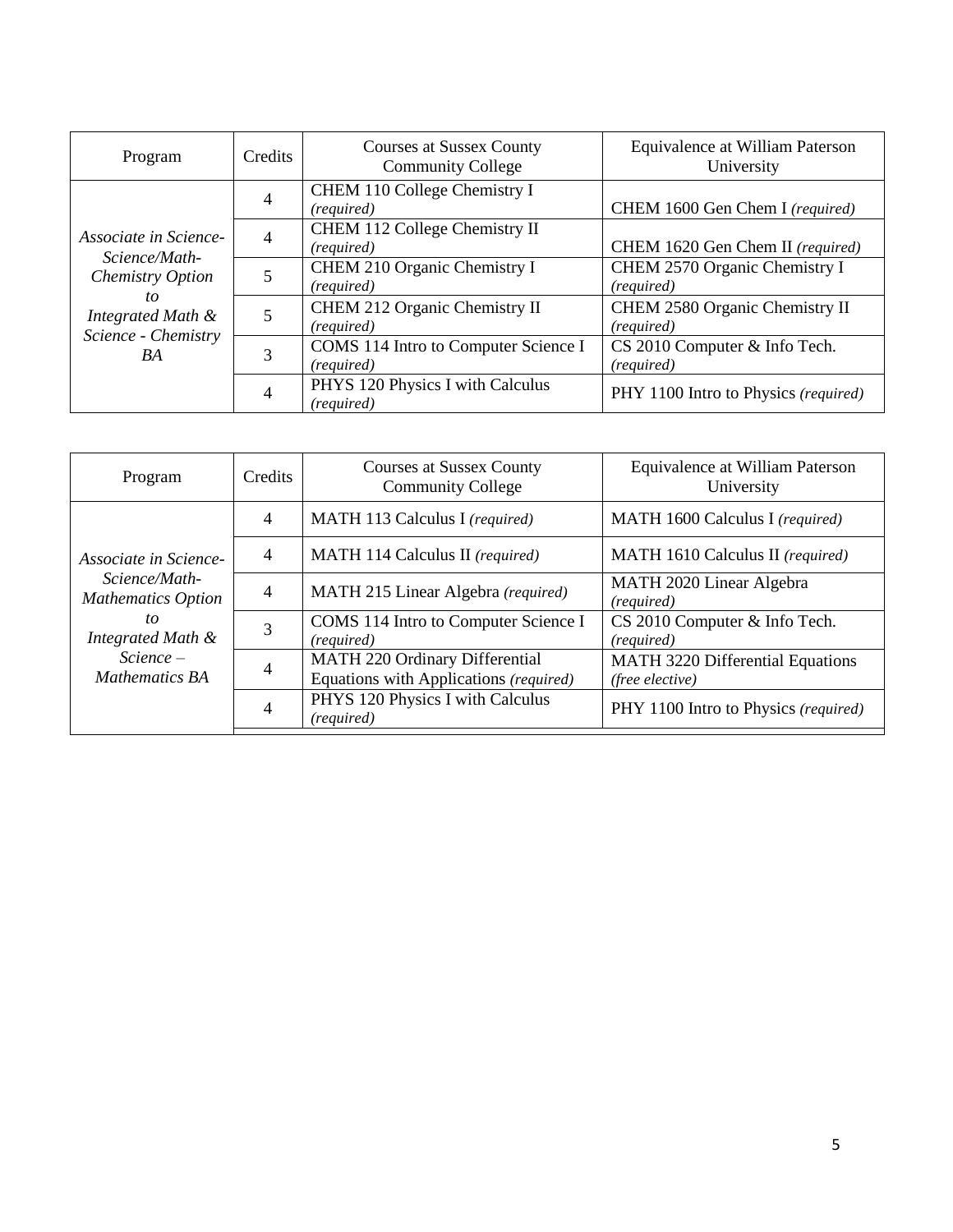| Program                                                                                       | Credits        | <b>Courses at Sussex County</b><br><b>Community College</b>                               | Equivalence at William Paterson<br>University                                                   |
|-----------------------------------------------------------------------------------------------|----------------|-------------------------------------------------------------------------------------------|-------------------------------------------------------------------------------------------------|
|                                                                                               | $\overline{4}$ | MATH 113 Calculus I (required)                                                            | MATH 1600 Calculus I (prerequisite)                                                             |
|                                                                                               | 4              | MATH 114 Calculus II (required)                                                           | MATH 1610 Calculus II (required)                                                                |
|                                                                                               | 4              | BIOS 122 Introduction to Environmental<br>Science (required)                              | ENV 1100 Environmental<br>Sustainability (required)                                             |
|                                                                                               | $\overline{4}$ | GEOL 101 Physical Geology (required)                                                      | ENV 1150 General Geology (required)                                                             |
| Associate in Science-<br>Science/Math-<br>Geology Option<br>to<br>Environmental<br>Science-BS | 8              | CHEM 110 College Chemistry I-and-<br>CHEM 112 College Chemistry II<br>(required)          | CHEM 1600 Gen Chem I-and-<br>CHEM 1620 Gen Chem II<br>(required)                                |
|                                                                                               | 8              | PHYS 120 Physics I with Calculus -and-<br>PHYS 121 Physics II with Calculus<br>(required) | PHYS 2600 General Physics I -and-<br>PHYS 2610 General Physics II<br>(required elective choice) |
|                                                                                               | 5              | CHEM 210 Organic Chemistry I<br>(required science elective choice)                        | CHEM 2570 Organic Chemistry I<br>(required)                                                     |
|                                                                                               | 5              | CHEM 212 Organic Chemistry II<br>(required science elective choice)                       | CHEM 2580 Organic Chemistry II<br>(required)                                                    |
|                                                                                               | 4              | <b>BIOS 110 Biology I</b> (required science<br>elective choice)                           | BIO 1630 General Biology I<br>(prerequisite)                                                    |
|                                                                                               | 4              | BIOS 112 Biology II (required science<br>elective choice)                                 | BIO 1640 General Biology II<br>(required)                                                       |

| Program                                                                | Credits        | <b>Courses at Sussex County</b><br><b>Community College</b>                                               | Equivalence at William Paterson<br>University                                                  |
|------------------------------------------------------------------------|----------------|-----------------------------------------------------------------------------------------------------------|------------------------------------------------------------------------------------------------|
|                                                                        | $\overline{4}$ | MATH 113 Calculus I (required)                                                                            | MATH 1600 Calculus I (prerequisite)                                                            |
|                                                                        | $\overline{4}$ | MATH 114 Calculus II (required)                                                                           | MATH 1610 Calculus II (required)                                                               |
|                                                                        | $\overline{4}$ | GEOL 101 Physical Geology (required)                                                                      | ENV 1150 General Geology (required)                                                            |
|                                                                        | 4              | BIOS 122 Intro to Environmental<br>Science (required)                                                     | ENV 1100 Environmental<br>Sustainability (required)                                            |
|                                                                        | $\overline{4}$ | <b>BIOS</b> 110 Biology I (required)                                                                      | BIO 1630 General Biology I<br>(prerequisite)                                                   |
| Associate in Science<br>in Environmental                               | $\overline{4}$ | BIOS 112 Biology II (required)                                                                            | <b>BIO 1640 General Biology II</b><br>(required)                                               |
| <b>Studies</b>                                                         |                | CHEM 110 College Chemistry I-and-                                                                         | CHEM 1600 Gen Chem I-and-                                                                      |
| to<br><b>Bachelor of Science</b><br>in Environmental<br><b>Science</b> | 8              | CHEM 112 College Chemistry II<br>(required sequence choice)                                               | CHEM 1620 Gen Chem II (required)                                                               |
|                                                                        | 8              | PHYS 110 Physics I-and-<br>PHYS 112 Physics II<br>(required sequence choice)                              | PHYS 2550 College Physics I-and-<br>PHYS 2560 College Physics II<br>(required elective choice) |
|                                                                        | 8              | PHYS 120 Physics I with Calculus -and-<br>PHYS 121 Physics II with Calculus<br>(required elective choice) | PHYS 2600 General Physics I-and-<br>PHYS 2610 General Physics II<br>(required elective choice) |
|                                                                        | 5              | CHEM 210 Organic Chemistry I<br>(required elective choice)                                                | CHEM 2570 Organic Chemistry I<br>(required)                                                    |
|                                                                        | 5              | CHEM 212 Organic Chemistry II<br>(required elective choice)                                               | CHEM 2580 Organic Chemistry II<br>(required)                                                   |